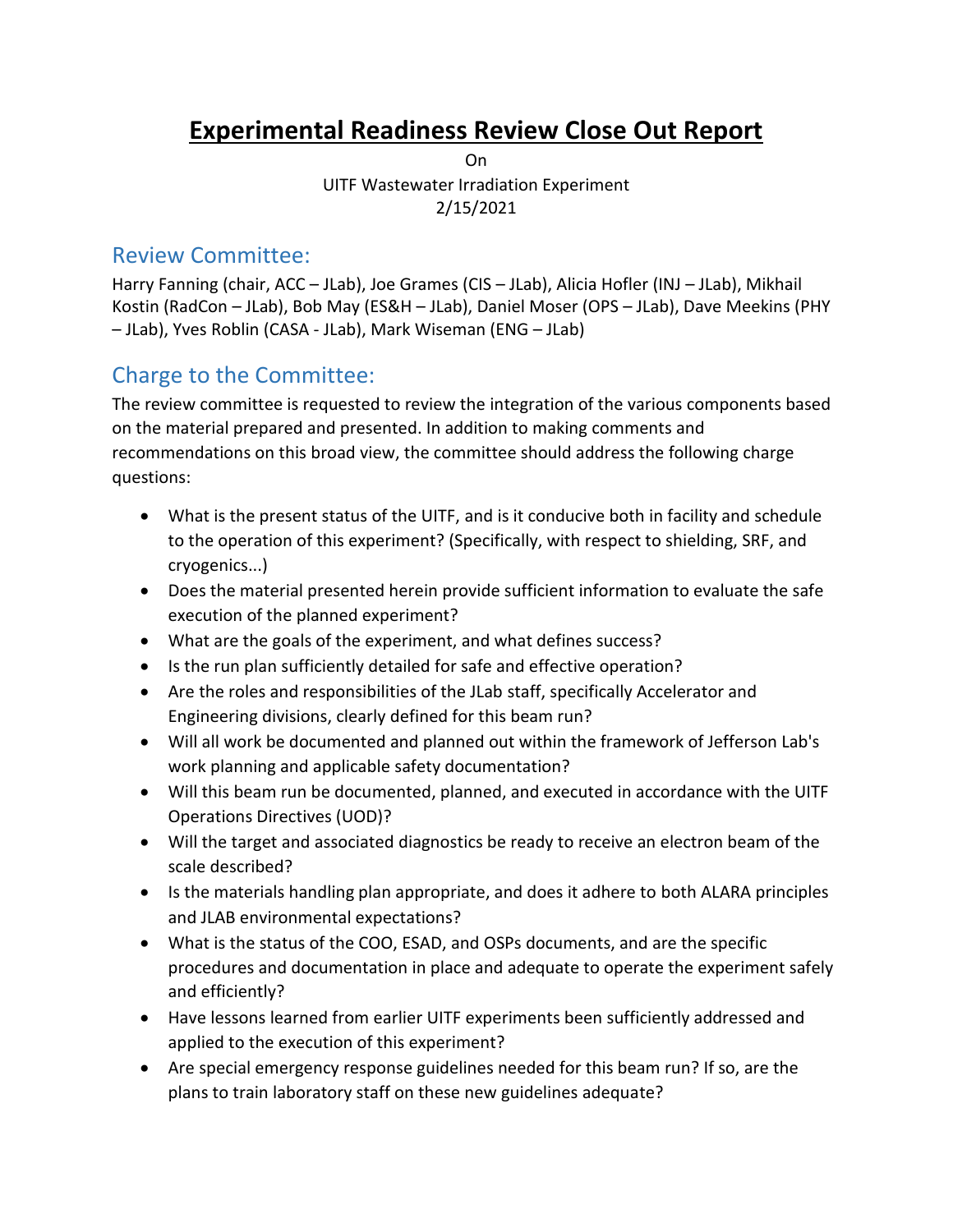A presentation of the essential conclusions of the review is requested at a closeout following the review. The committee is asked to deliver a written report within two weeks of completion of the review.

## Reference Information:

ERR Presentations[: https://indico.jlab.org/event/431/](https://indico.jlab.org/event/431/)

## Definition of Results Terminology:

- FINDINGS: Facts and figures collected by a reviewer to satisfy the objectives of the charge elements
- COMMENTS: Inferences drawn by the reviewers from the review materials and presentations
- RECOMMENDATIONS: Courses of action suggested by the reviewers in line with the objectives of the charge
- NOTABLE ITEMS areas which demonstrate a preferred process or activity or method
- OFIs Opportunities for Improvement

## Executive Summary:

Overall, the preparation for the review was complete and informative. Based on the information presented, there was only one area of concern (construction) which the committee feels needs to be addressed "Pre-Start". All aspects in regards to installation of experiment equipment and supplemental radiation shielding have yet to be carried out. The path forward to accomplish the required tasks needs to be developed and an Engineering Change Order needs to be issued to get the process rolling for Engineering support.

There are no obvious show stoppers regarding the progress towards the irradiation of HRSD water samples. However, there are beamline updates to be completed and competing resources with the CEBAF Scheduled Accelerator Down (SAD). The team believes these issues should be resolved in time for the irradiation run. However, no schedule for the work was presented at the time of the review and with the Lab in the midst of a SAD with resource limiting conditions due to COVID-19 controls, it remains a concern for the experiment.

## Readiness Review of Charge Elements:

In assessing the readiness of the target system, shielding system, and UITF beamline to take beam, there remain some final activities which are anticipated to be completed prior to the run. The main issues are:

- 1. Radiation shielding needs to be upgraded to support the experiment's requirements,
- 2. The waist height straight ahead section needs to incorporate the planned experiment beamline elements,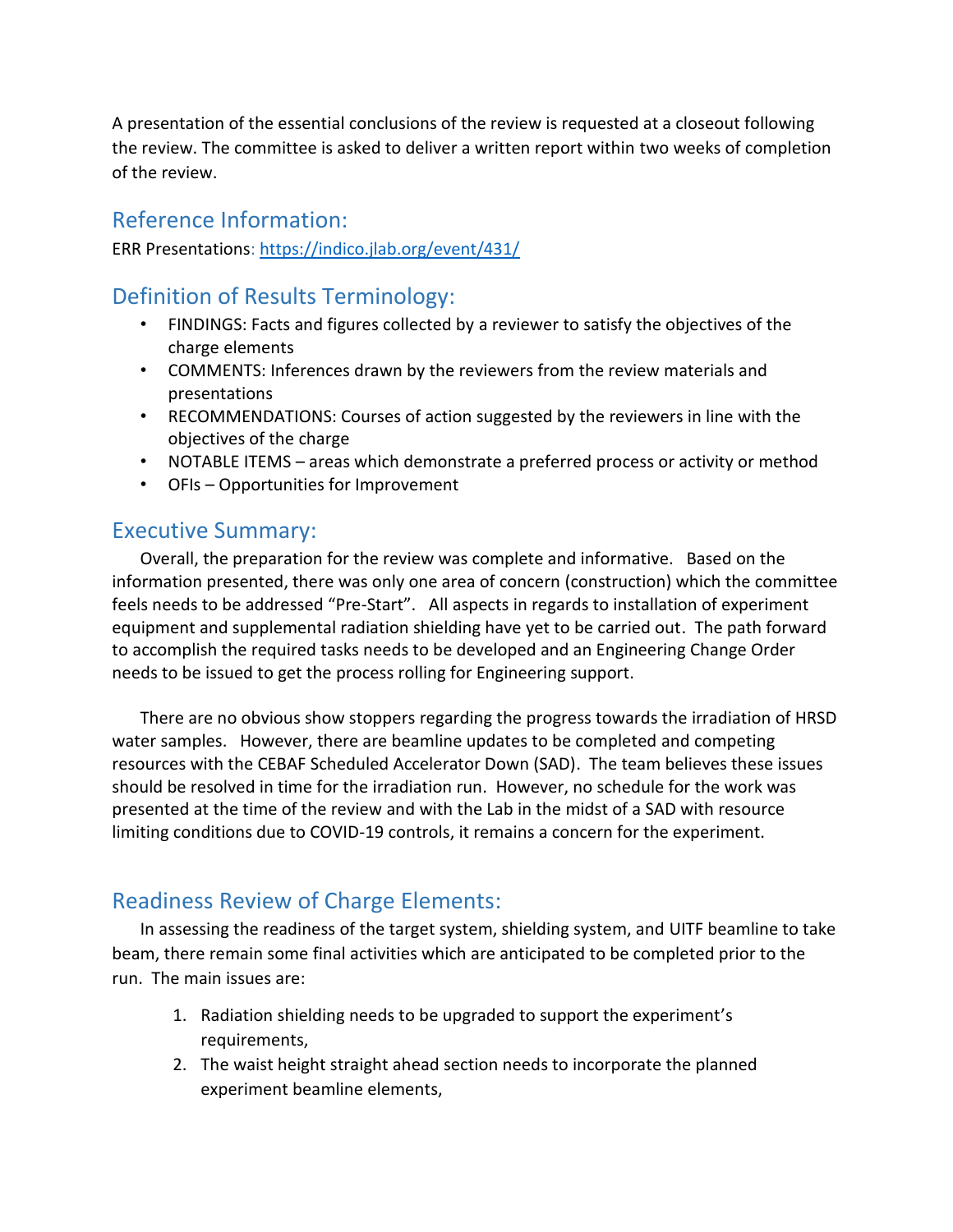- 3. PSS BCM needs to be added and calibrated for experiment use,
- 4. Develop a commissioning and run plan with all the stakeholders,
- 5. Need a beam termination point when not delivering beam on target,
- 6. Define the roles, responsibilities and workload for remaining tasks as well as experiment task expectations,
- 7. Submit an Engineering Change Request to enlist Engineering assistance with engineering tasks.

While none of these items appear to be a show stopper towards preparing for the irradiation of HRSD samples, we have highlighted specific items that are recommended as being completed pre-start; identified with a **Δ**.

## *1) What is the present status of the UITF, and is it conducive both in facility and schedule to the operation of this experiment? (Specifically, with respect to shielding, SRF, and cryogenics...)*

**The ERR committee considers this charge element as NOT MET. The committee expects the experiment can be run safely once shielding and certain beamline components are in place.**

#### FINDINGS:

- 1. UITF is set up to provide <25 nA @ 9.7 MeV/c. The delivery of <25nA current is the Radiation Control Group's maximum limit and is based on the Radiation Shielding in place at the time of the review. The 9.7 MeV/c energy is based on UITF capability with the single superconducting booster in its current state.
- 2. Operational beam parameters for the experiment run: 8 MeV/c, 100 nA un-polarized (0.8 W beam power), with a  $\sim$ 50 mm beam diameter (3s) at the exit window.
- 3. There is a window between March and June where installation of experiment components is planned in the waist height straight ahead section of the UITF.
- 4. There is a window between July and August where CTF cryo capacity can be used to cool the UITF superconducting booster during the planned experiment run. The CMTF will not be in use during this proposed time, and cryo capacity can be switched from CMTF to UITF needs.

#### COMMENTS:

- 1. To meet the requirements for the 100nA average beam current at 8.0 MeV/c the existing radiation shielding is not sufficient. This deficiency has been anticipated by UITF/Experiment/RadCon and plans have been made with FM&L to address these issues before the start of the experiment.
- 2. The superconducting booster, in its current state, is adequate to deliver the required energy of 8.0MeV/c.
- 3. The existing polarized gun at the UITF should be capable of delivering an average of 100nA of un-polarized current with a few minor adjustments.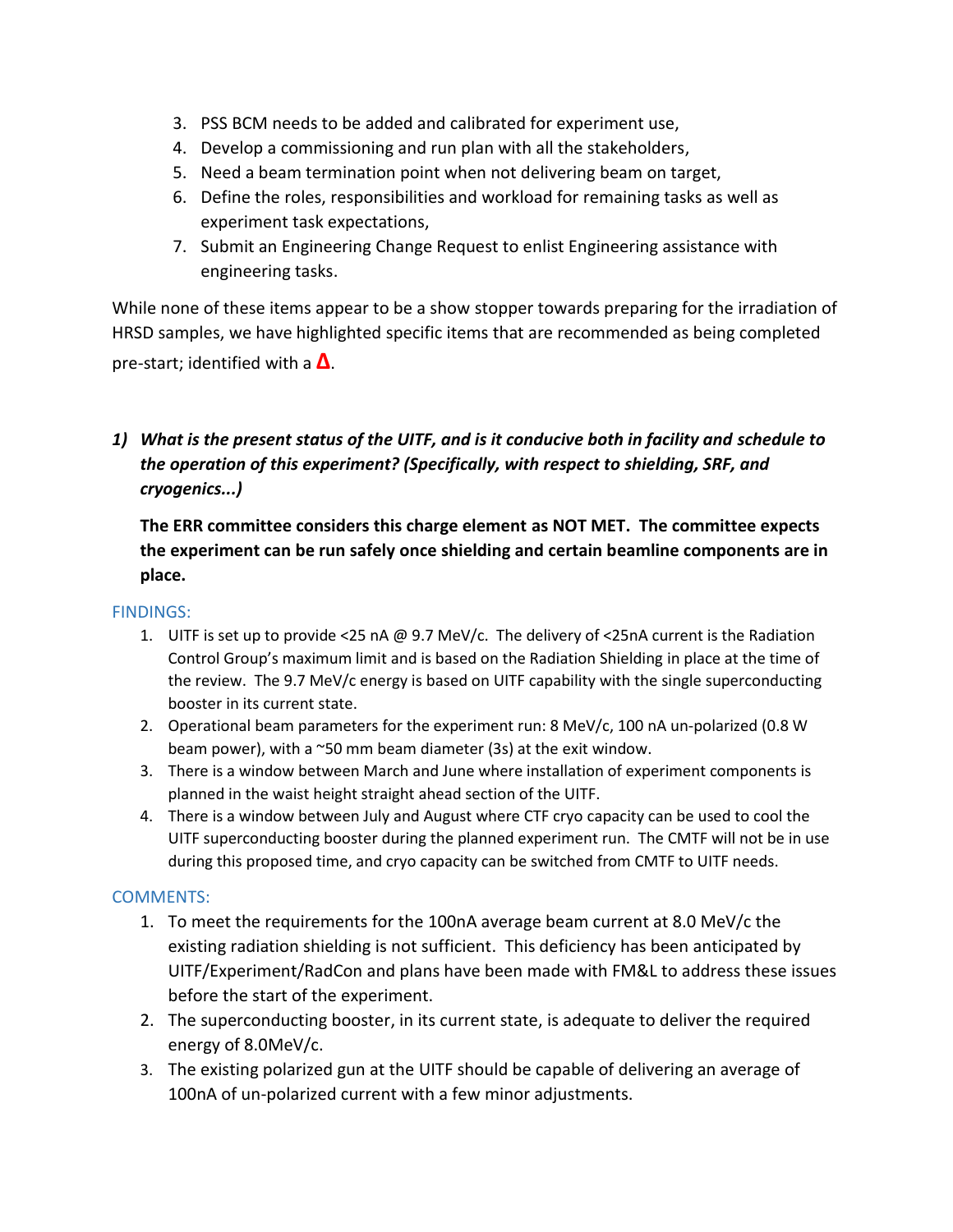4. The exit window, as designed, meets with JLab pressure safety program requirements. The inclusion of the fast valve and conductance limitation to protect the SRF booster module is a good practice.

#### RECOMMENDATIONS:

- 1. **Δ** Existing radiation shielding needs to be upgraded to support the experiment's requirements for delivering an average of 100nA average current at 8.0 MeV/c.
- 2. If a fast valve and conductance limitation is to be installed to mitigate using a vacuum window to protect the SRF booster module as planned, this will need to be installed before the experiment is conducted.
- 3. **Δ** The straight ahead section of the beamline, which is to be used during this experiment run, needs modification to incorporate the planned experiment beamline elements.
- 4. **Δ** A PSS BCM should be added with sufficient accuracy and bandwidth to measure the beam intensity within 2 seconds.

## *2) Does the material presented herein provide sufficient information to evaluate the safe execution of the planned experiment?*

**The ERR committee considers this charge element MET. The information was sufficient for safe execution of the planned experiment. Some comments and suggested recommendations were included.**

#### FINDINGS:

- 1. HRSD Sample Water is not expected to have more than 0.1 ppm concentration of 1,4-dioxane.
- 2. HRSD Sample Water is not expected to have activated components after irradiation.
- 3. There is no significant risk for residual pathogens in the "filtered secondary effluent" water matrix.

#### COMMENTS:

- 1. Since the water samples from HRSD are basically black box containers, it was uncertain if the provided water samples run the risk of becoming activated by elements within the treated water or may already contain activated elements from medical waste.
- 2. In terms of safety to personnel, the ERR committee believes that potential safety issues will be addressed based on the plan.
- 3. The machine protection systems were described and the ERR committee believes that the measures that were described are adequate.

#### RECOMMENDATIONS:

1. Consider taking Radiation measurements of the water samples before and after the run. E.g. Before dispensing/shipping/disposing to ensure JLab radiation protocols are being adhered to.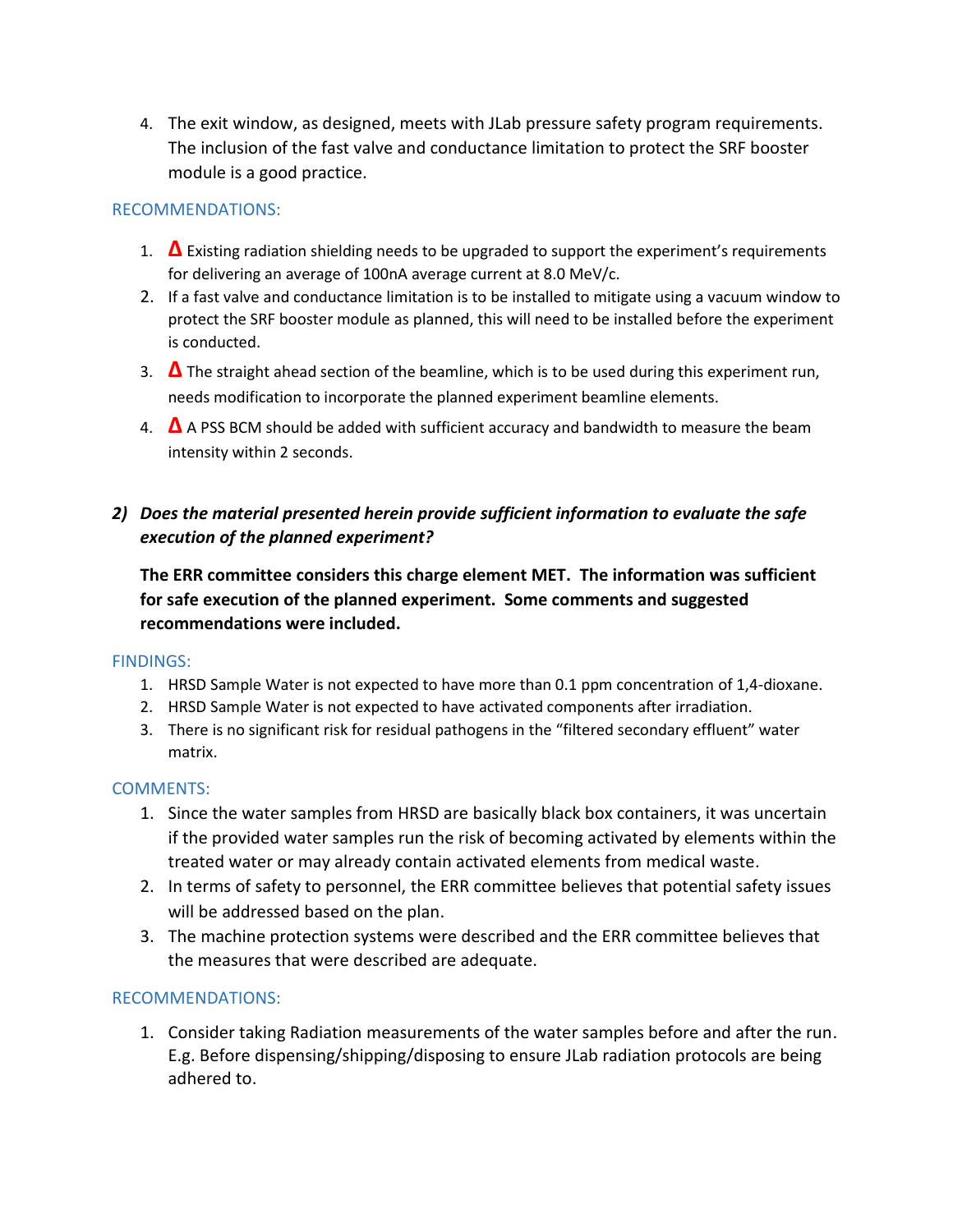2. Evaluate if the planned fast valve interlock vacuum gauge may not operate properly within close proximity to the exit window.

### *3) What are the goals of the experiment, and what defines success?*

#### **The ERR committee considers this charge element MET.**

#### FINDINGS:

- 1. JLab personnel will pick up 4 bottles, 0.5 L each, from HRSD facility:
	- a. 1 bottle with low concentration (10 microg/L) 1,4-dioxane in UPW
	- b. 1 bottle with high concentration (100 microg/L) 1,4-dioxane in UPW
	- c. 1 bottle with low concentration (10 microg/L) 1,4-dioxane in secondary effluent wastewater
	- d. 1 bottle with high concentration (100 microg/L) 1,4-dioxane in secondary effluent wastewater
- 2. Five sample holders, 75 mL each, will be filled with the content from one of the bottles
- 3. The water in each of the five sample holders will be irradiated with e-beam at different doses in the range 1-20 kGy. This will be done in a single "beam run"
- 4. The content of each sample holder will be transferred to 40 mL VOA vials provided by HRSD.
- 5. Steps 2-4 will be repeated for each bottle, resulting in 20 vials to be analyzed by HRSD.
- 6. The LDRD project must accomplish goals before the end of FY21.

#### COMMENTS:

- 1. Success of the experiment, from JLab's perspective, will be measured by irradiation of each of the samples for the prescribed amount of time using 100nA average beam current at 8.0 MeV/c.
- 2. Success of the experiment, from HRSD's perspective, will be evidence of the removal of 1,4-dioxane from the samples as a function of dose.
- 3. Success of experiment, from LDRD side, continued collaboration between JLab and HRSD after LDRD is complete.
- 4. Success of the experiment, from student's perspective, paper(s) written and student receives PhD.

### RECOMMENDATIONS:

1. None.

#### *4) Is the run plan sufficiently detailed for safe and effective operation?*

**The ERR committee considers this charge element NOT MET. There needs to be a document which explains the commissioning and run plan of the irradiation experiment.**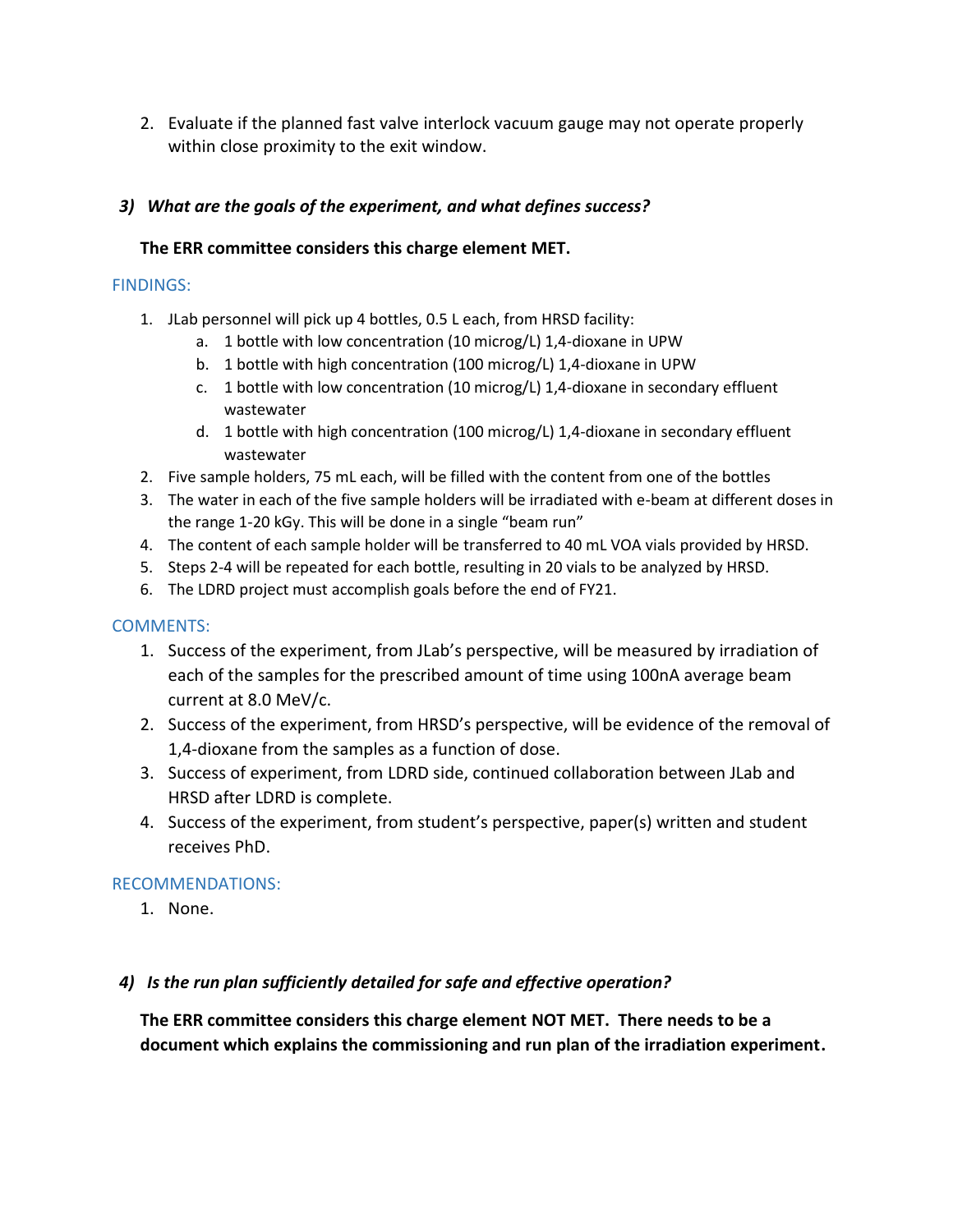#### FINDINGS:

- 1. There is an understanding of what the experiment run will require (as far as sample types and beam delivery/sample) to irradiate the samples.
- 2. There are five (5) sample holders, but no empty or separate target to run beam to when setting up or tuning the beam without irradiating a sample.

#### COMMENTS:

- 1. While there are documents on setting up the front end of the machine, the experiment plan is not yet detailed enough to define the safe and effective operation downstream of the modified beamline.
- 2. Using the YAG viewer to determine beam size may prove difficult with such a diffuse beam (in viewer limited mode).
- 3. There does not appear to be a plan to validate initial beam size at the target or to validate beam integrity should there be an issue with the UITF causing a beam trip (mismatched magnet, solenoid issue, beam drift over time, etc.)

#### RECOMMENDATIONS:

- 1. **Δ** Develop a commissioning and run plan with all the stakeholders which describes all steps required to setup the optics for the new beamline, validate radiation shielding, commission the beamline and expectations for experimental run to each sample including steps to empty sample for transport, clean and refill each sample container.
- 2. Investigate the use of an x-ray sensitive material at the YAG location to define beam profile during beam delivery.
- 3. Review beam diagnostics on the target ladder to "see" and understand beam interactions and target location with respect to beam.
- 4. **Δ** UITF should provide a beam dump/termination to measure that the beam reaches the desired end point, independent of target.

## *5) Are the roles and responsibilities of the JLab staff, specifically Accelerator and Engineering divisions, clearly defined for this beam run?*

#### **The ERR committee considers this charge element Partially MET.**

#### FINDINGS:

- 1. There is an understanding of what the experiment run will require (as far as hours of beam delivery/sample) to irradiate the samples.
- 2. Man-hours required for beam delivery during each of the 4 runs of 5 samples is understood.
- 3. Man-hours for changing the UITF configuration for the experiment was not presented.
- 4. Staffing limitations due to COVID within the Control Room and UITF User facility are defined by Lab COVID protocols.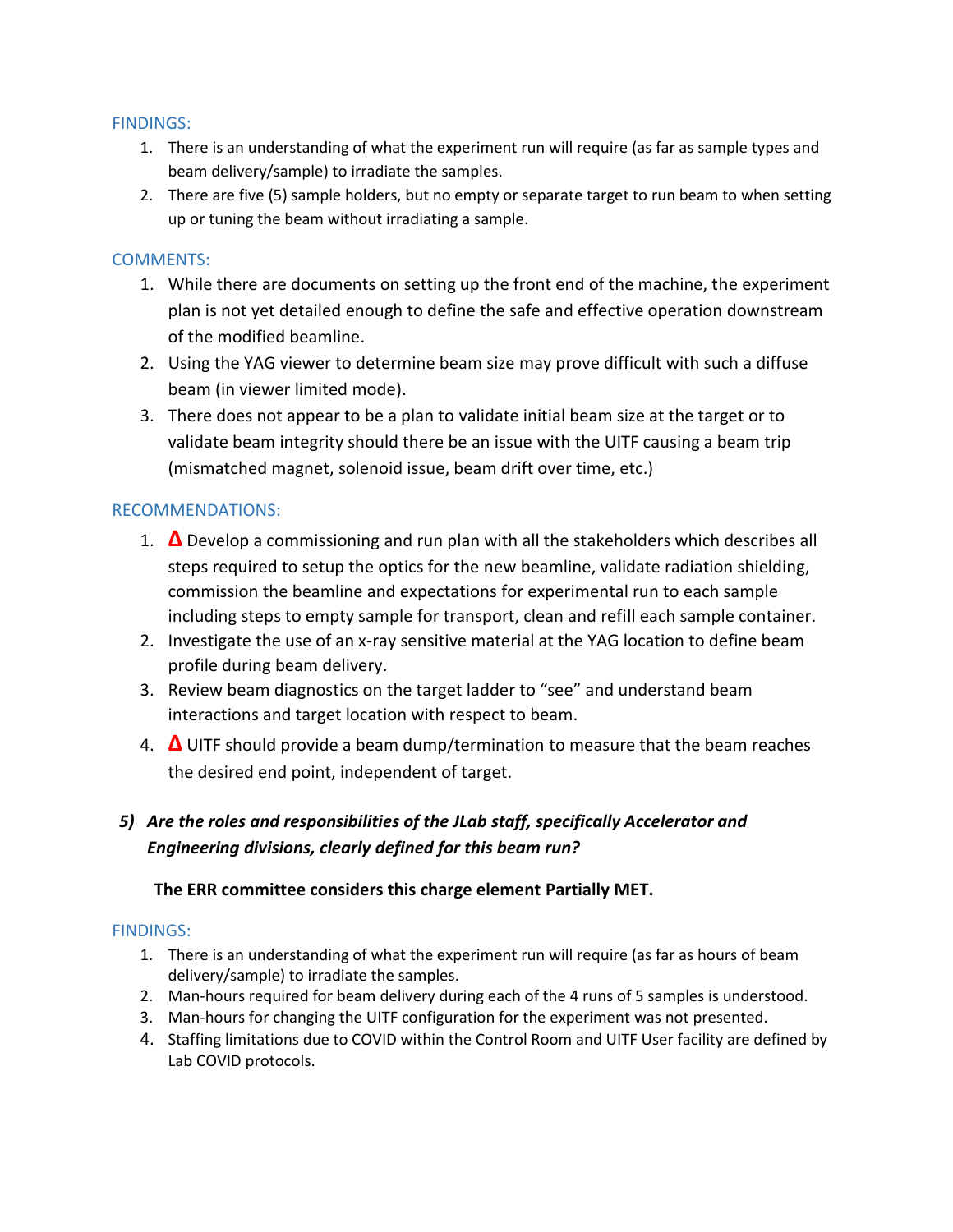#### COMMENTS:

- 1. From previous experimental runs with HDIce, as well as UOD staffing expectations, the expectations of staffing requirements for beam delivery are understood.
- 2. Staffing of the UITF for the experiment run may require additional support should delays occur.
- 3. Staffing needed to change out UITF components to support the experiment are not fully understood and may be hampered by CEBAF (Schedule Accelerator Down - SAD) needs.

#### RECOMMENDATIONS:

- 1. **Δ** Define the roles, responsibilities and workload for changing the beamline components and shielding (Engineering, Injector, Facilities, RadCon, etc.) required for the experiment as well as for running the machine (Injector and Operations staffing) to achieve goals of experiment.
- 2. **Δ** A change request to Engineering Division will be needed to assist with the UITF engineering needs.

## *6) Will all work be documented and planned out within the framework of Jefferson Lab's work planning and applicable safety documentation?*

**The ERR committee considers this charge element MET.**

#### FINDINGS:

1. None.

#### COMMENTS:

1. It appears that all work for the experiment will be documented and planned per Jefferson Lab's work planning and control processes as well as applicable safety processes.

#### RECOMMENDATIONS:

- 1. None.
- *7) Will this beam run be documented, planned, and executed in accordance with the UITF Operations Directives (UOD)?*

**The ERR committee considers this charge element MET. The ERR Committee believes that all tasks will be documents, planned and executed as per the UOD. Those tasks which fall outside the UOD will be covered in the run plan or separate work planning documentation.**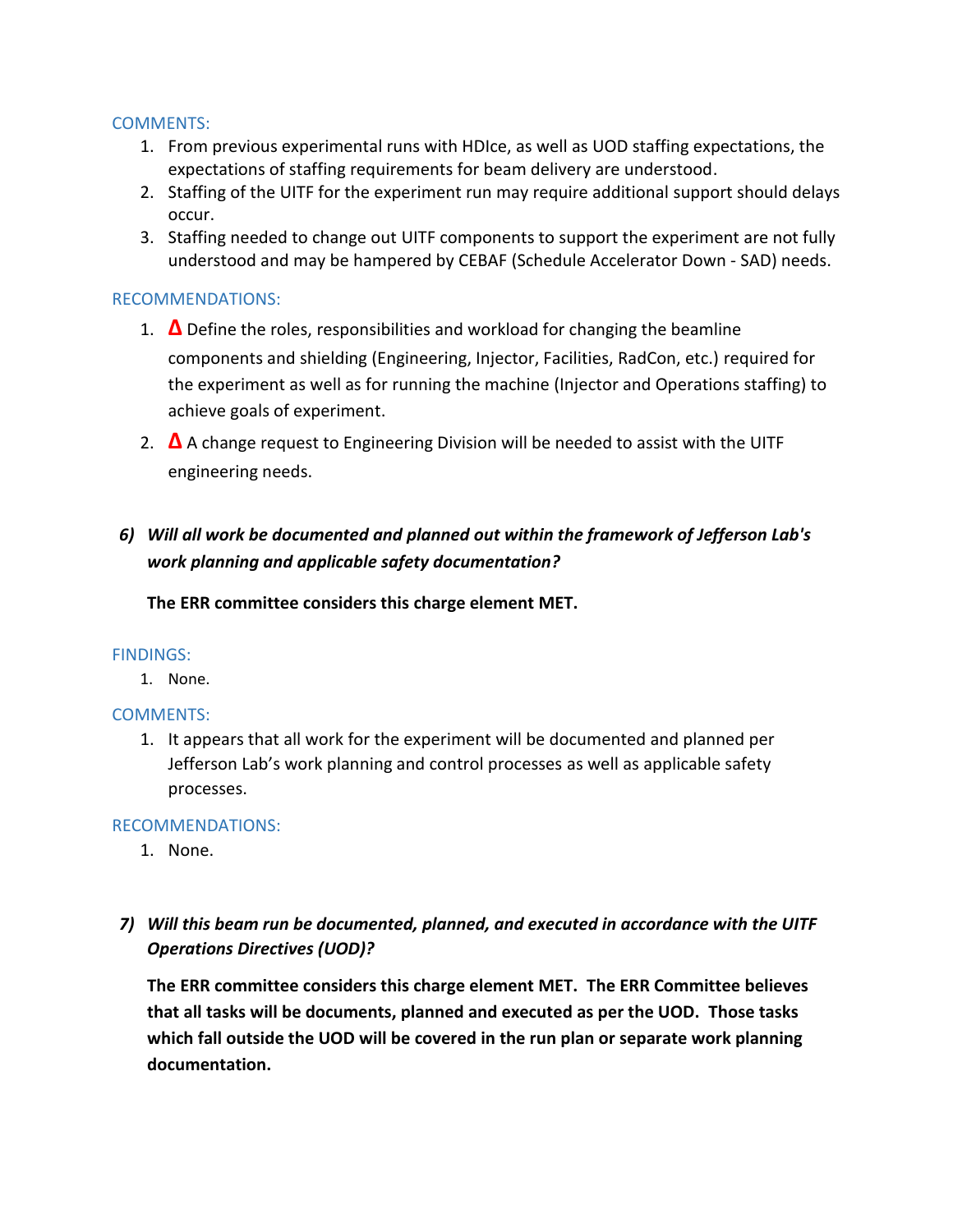#### FINDINGS:

1. None.

#### COMMENTS:

- 1. The ERR Committee believes that all tasks will be documents, planned and executed as per the UOD.
- 2. Those tasks which fall outside the UOD will be covered in the run plan or separate work planning documentation.

#### RECOMMENDATIONS:

1. Document the location of the all beamline changes and define within the UED.

### *8) Will the target and associated diagnostics be ready to receive an electron beam of the scale described?*

**The ERR committee considers this charge element Partially MET. The sample cells have been designed and target windows have been analyzed for beam interactions. There are other experiment diagnostics which need to be considered for an effective run.**

#### FINDINGS:

1. There are five (5) target cells for water samples.

#### COMMENTS:

- 1. There is a question regarding the ability to validate the size and location of beam on target.
- 2. If additional diagnostics are not needed, the experiment already has everything at hand and planned for installation.
- 3. If the experiment or UITF Management decides to add a termination point for tuning the beam, then the plan will have to be revised. Due to the remaining time between now and beam delivery in July – August, there should be enough time to add a termination point which is not a sample given that the low beam power does not place stringent requirements on such a system.
- 4. It was unclear if there was an "out" determination on the target ladder for when the target is out of center or in motion to prevent inadvertent beam delivery.
- 5. 100 nA at a 50 mm diameter is about >1000x more diffuse than typical beam spot. Expect it will be difficult to manage when solenoid is on; using the YAG might be marginal.
- 6. Loss of electron beam in air is not understood and may need further calculation. (i.e. Gamma and e- distribution will be somewhat different.)

#### RECOMMENDATIONS:

1. UITF should consider adding mu-metal to the long throw between steering coils.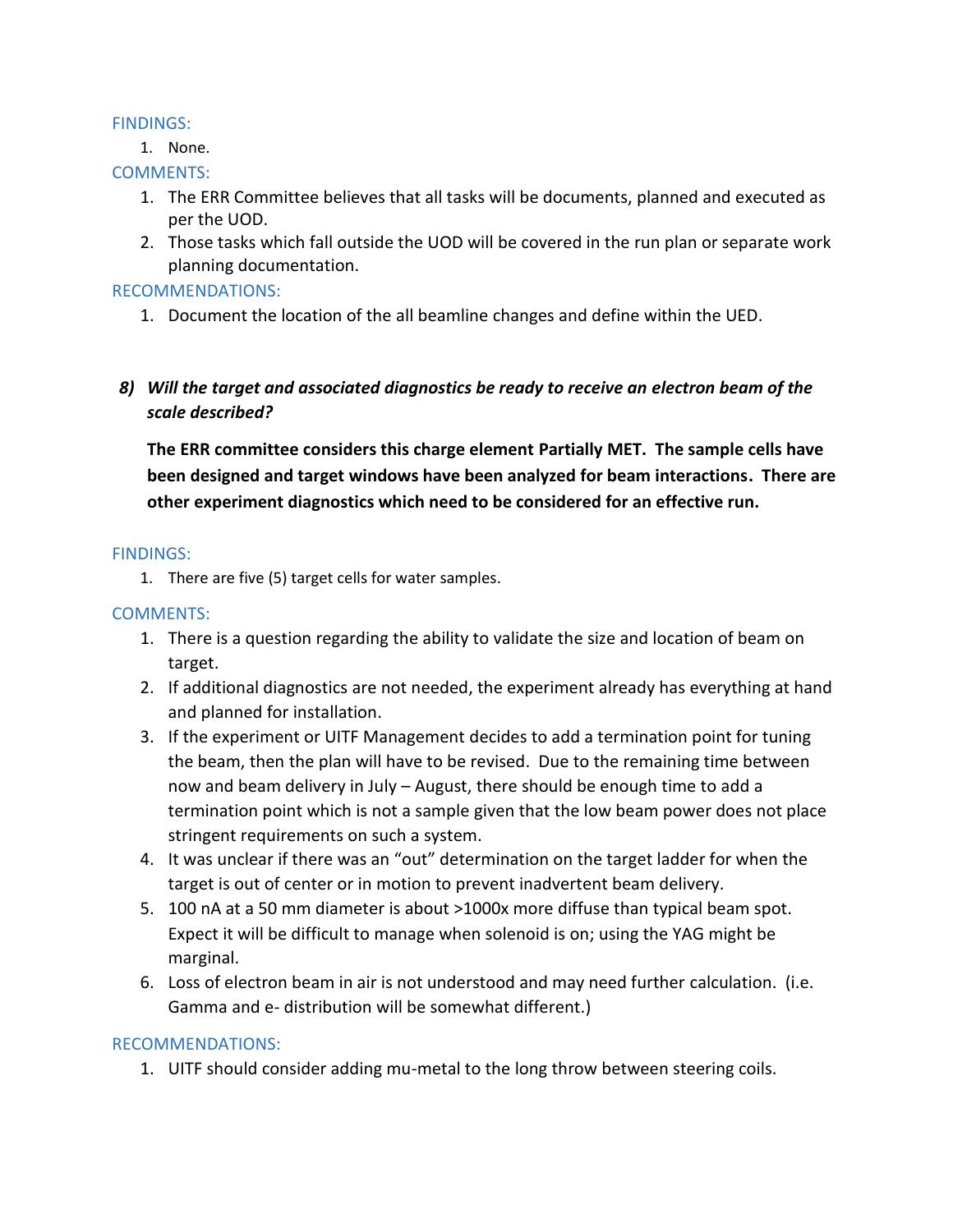- 2. UITF should consider a more functional approach to correctors and bpm's for controlling beam on target, (e.g.: sol-cor-cor-bpm-bpm-tgt; especially helpful to define position/angle in front of target, reproducibly.)
- 3. UITF needs to add a target motion FSD to prevent inadvertent beam delivery to a target in motion or misaligned.
- 4. UITF needs to demonstrate the low level baseline of PSS BCM receiver before it can be used for the experiment.
- 5. UITF needs to consider using an x-ray screen with viewer for position at target
- 6. UITF needs to consider relocating the gauge on the top of the last cross to prevent radiation damage. Contact Jim Kortze for recommendation. If moved, the response time of the fast valve may need to be reevaluated.

## *9) Is the materials handling plan appropriate, and does it adhere to both ALARA principals and JLAB environmental expectations?*

## **The ERR committee considers this charge element MET.**

### FINDINGS:

- 1. Water solution is non-toxic, but must not be ingested.
- 2. There is no significant risk for residual pathogens in the "filtered secondary effluent" water matrix.
- 3. Handlers of the sample water from HRSD must wear nitrile gloves and eye protection.
- 4. Transfer of the water samples from the HRSD containers to the sample holders and from the sample holders to the VOA vials will be done on an absorbent surface.
- 5. Any leftover water from the sample holders can be disposed in a conventional sanitary drain.

### COMMENTS:

1. None.

### RECOMMENDATIONS:

- 1. To aid with actual experimental run efficiency and experiment procedure development, suggest performing a trial sample exchange at the target location with all shielding and experiment equipment in place.
- 2. As a best practice and to prevent cross-contamination of samples within the target cells, recommend cleaning each target cell after the water sample has been removed.
- 3. Contact JLab Environmental Program Manager (Scott Conley) to verify that the sample disposal in conventional sanitary drain is consistent with existing NEPA documentation.

## *10) What is the status of the COO, ESAD, and OSPs documents, and are the specific procedures and documentation in place and adequate to operate the experiment safely and efficiently?*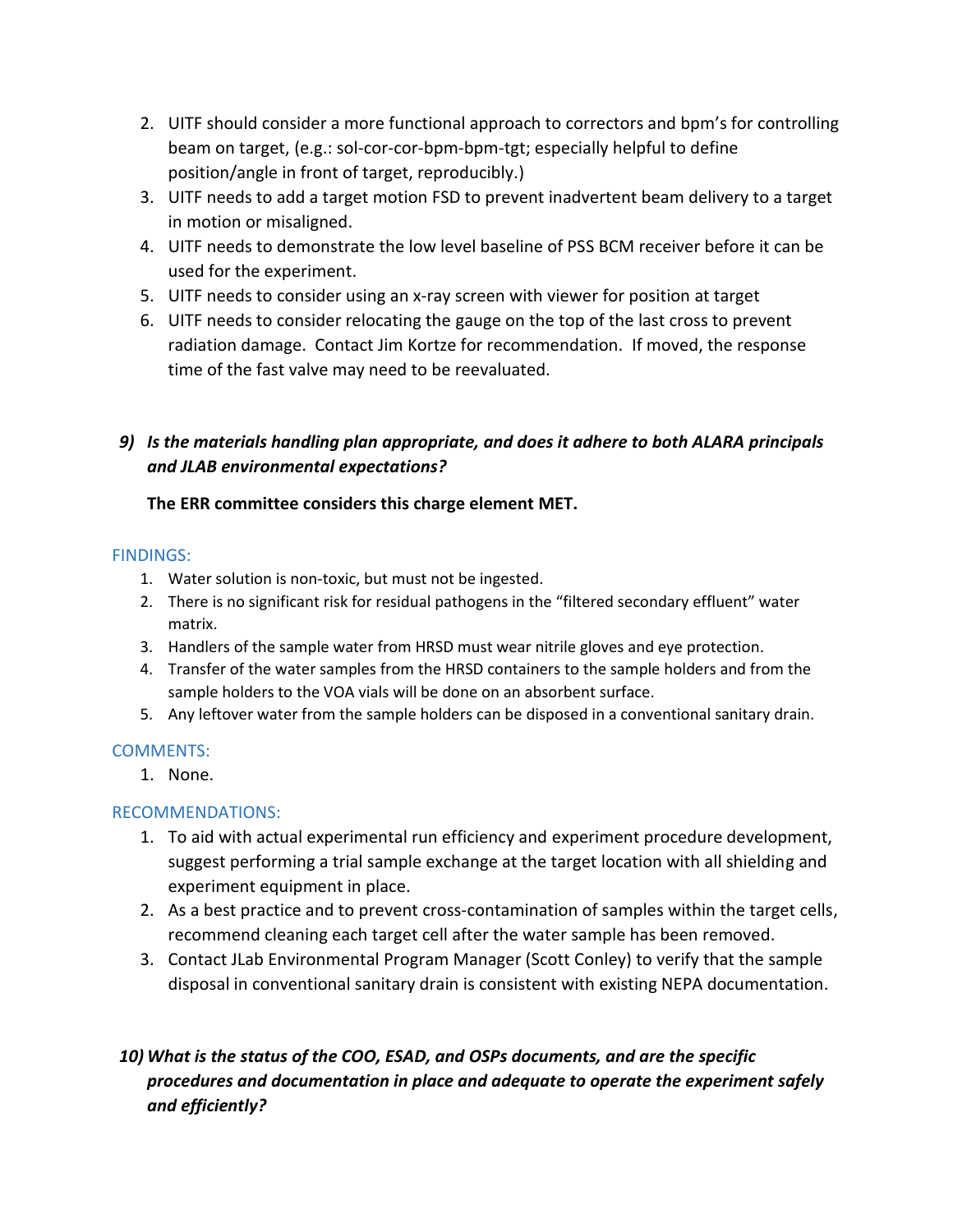#### **The ERR committee considers this charge element MET.**

#### FINDINGS:

1. The COO and ESAD for the experiment were released but not finalized for the review.

#### COMMENTS:

- 1. The COO and ESAD appeared to be complete.
- 2. COO and ESAG experiment number is blank, and should be UE-21-001.
- 3. While there were no special needs above those defined within the UITF Operations Directives (UOD) the ERG was not presented at the time of the review.

#### RECOMMENDATIONS:

- 1. Recommend developing an ERG for the experiment to complete the experiment package. The ERG should explain the hazards as found for the experiment within the UITF and the expectations for personnel if those hazards are found during the experiment.
- 2. Finalize and have the COO and ESAD documents signed by the ADSO.

## *11) Have lessons learned from earlier UITF experiments been sufficiently addressed and applied to the execution of this experiment?*

**The ERR committee considers this charge element MET.** 

#### FINDINGS:

1. None.

#### COMMENTS:

- 1. The simulations show a large energy spread (75 keV at 8MeV) about 1%. Based on CEBAF experience and Alicia Hoffler's General Particle Tracer (GPT) simulations for UITF expect energy spread closer to 0.1%.
- 2. Solenoid is a highly dispersive element, so beam sizes might be smaller than expected. Consult with Alicia or Reza for input on E and dE.

#### RECOMMENDATIONS:

1. Cross-compare and confirm the Energy Spread calculations with Injector Scientist's calculations

## *12) Are special emergency response guidelines needed for this beam run? If so, are the plans to train laboratory staff on these new guidelines adequate?*